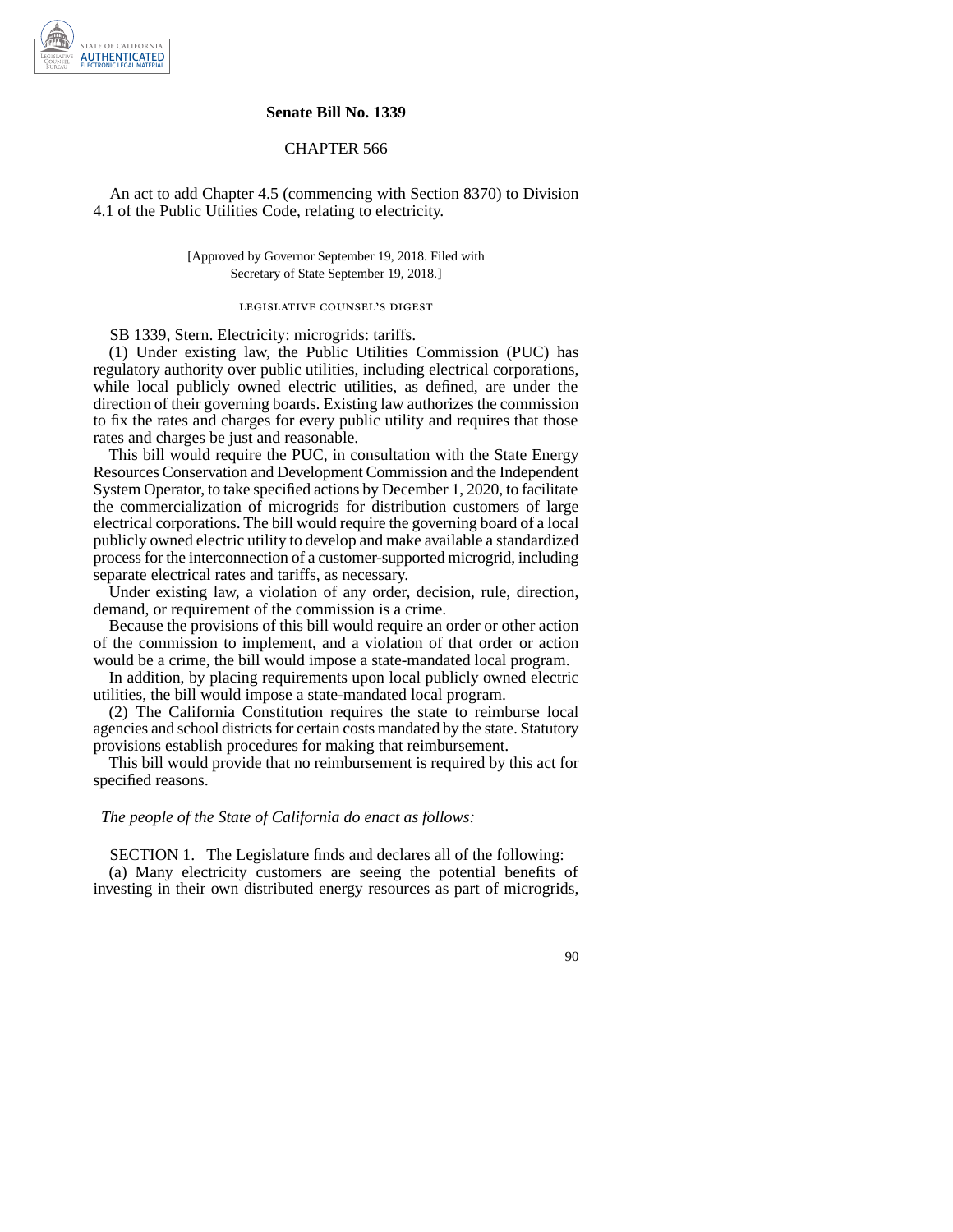both to ensure their own level of reliability and to better manage their own usage.

(b) Allowing the electricity customer to manage itself according to its needs, and then to act as an aggregated single entity to the distribution system operator, allows for a number of innovations and custom operations.

(c) Electrical corporations and local publicly owned electric utilities are also seeing and exploring the potential benefits of investments in microgrids.

(d) Key issues facing commercializing microgrids that must be addressed include all the following:

(1) How microgrids operate and their value.

(2) Improving the electrical grid with microgrids.

(3) How microgrids can play a role in implementing policy goals.

(4) How microgrids can support California's policies to integrate a high concentration of distributed energy resources on the electrical grid.

(5) How microgrids operate in the current California regulatory framework.

(6) Microgrid technical challenges.

(e) The Public Utilities Commission, Independent System Operator, and State Energy Resources Conservation and Development Commission must take action to help transition the microgrid from its current status as a promising emerging technology solution to a successful, cost-effective, safe, and reliable commercial product that helps California meet its future energy goals and provides end-use electricity customers new ways to manage their individual energy needs.

SEC. 2. Chapter 4.5 (commencing with Section 8370) is added to Division 4.1 of the Public Utilities Code, to read:

## Chapter 4.5. Microgrids

8370. For purposes of this chapter, the following definitions shall apply: (a) "Customer" means a customer of a local publicly owned electric utility or of a large electrical corporation. A person or entity is a customer of a large electrical corporation if the customer is physically located within the service territory of the large electrical corporation and receives bundled service, distribution service, or transmission service from the large electrical corporation.

(b) "Distributed energy resource" means an electric generation or storage technology that complies with the emissions standards adopted by the State Air Resources Board pursuant to the distributed generation certification program requirements of Section 94203 of Title 17 of the California Code of Regulations, or any successor regulation.

(c) "Large electrical corporation" means an electrical corporation with more than 100,000 service connections in California.

(d) "Microgrid" means an interconnected system of loads and energy resources, including, but not limited to, distributed energy resources, energy storage, demand response tools, or other management, forecasting, and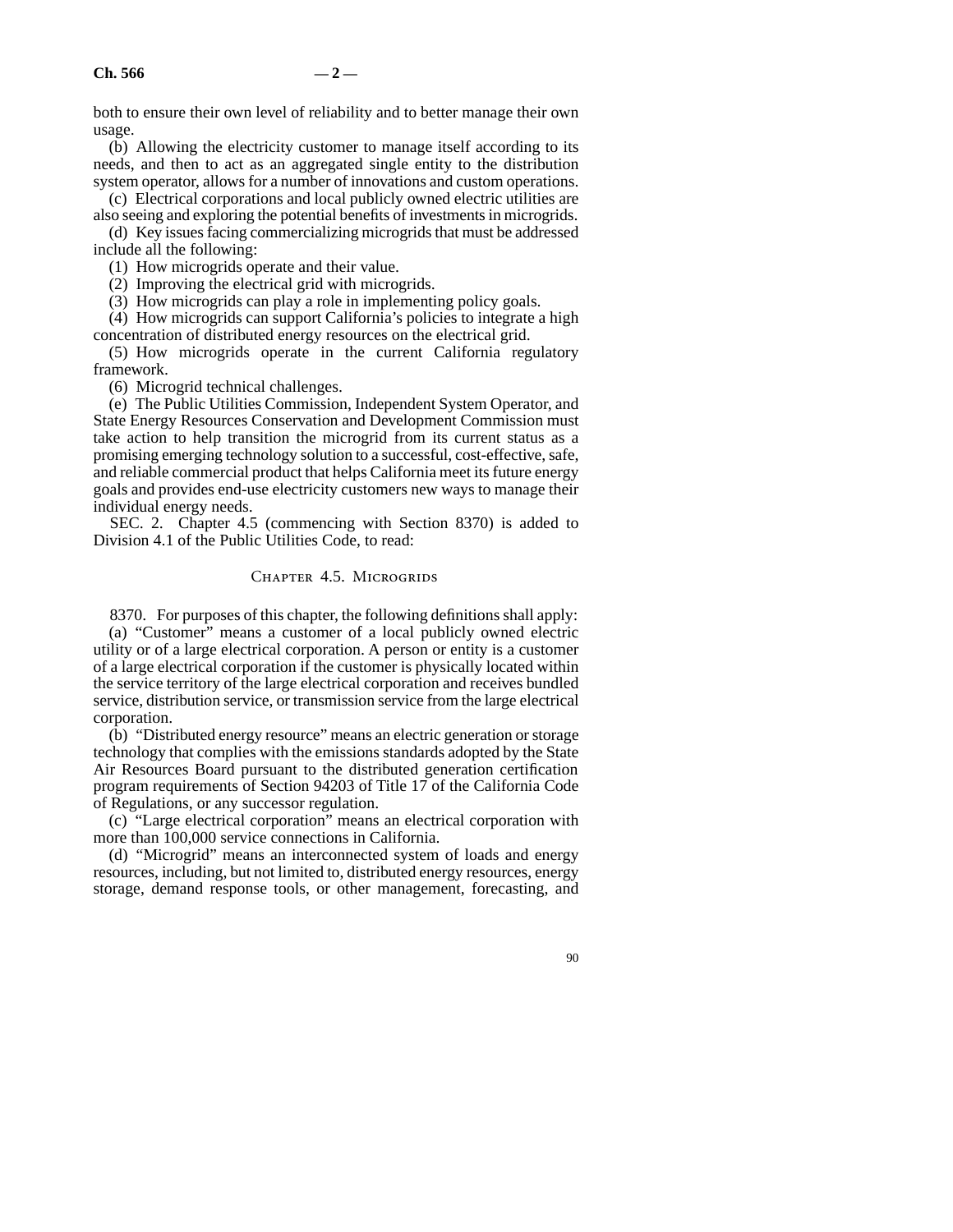analytical tools, appropriately sized to meet customer needs, within a clearly defined electrical boundary that can act as a single, controllable entity, and can connect to, disconnect from, or run in parallel with, larger portions of the electrical grid, or can be managed and isolated to withstand larger disturbances and maintain electrical supply to connected critical infrastructure.

8371. The commission, in consultation with the Energy Commission and the Independent System Operator, shall take all of the following actions by December 1, 2020, to facilitate the commercialization of microgrids for distribution customers of large electrical corporations:

(a) Develop microgrid service standards necessary to meet state and local permitting requirements.

(b) Without shifting costs between ratepayers, develop methods to reduce barriers for microgrid deployment.

(c) Develop guidelines that determine what impact studies are required for microgrids to connect to the electrical corporation grid.

(d) Without shifting costs between ratepayers, develop separate large electrical corporation rates and tariffs, as necessary, to support microgrids, while ensuring that system, public, and worker safety are given the highest priority. The separate rates and tariffs shall not compensate a customer for the use of diesel backup or natural gas generation, except as either of those sources is used pursuant to Section 41514.1 of the Health and Safety Code, or except for natural gas generation that is a distributed energy resource.

(e) Form a working group to codify standards and protocols needed to meet California electrical corporation and Independent System Operator microgrid requirements.

(f) Develop a standard for direct current metering in Electric Rule 21 to streamline the interconnection process and lower interconnection costs for direct current microgrid applications.

8371.5. Nothing in this chapter shall discourage or prohibit the development or ownership of a microgrid by an electrical corporation.

8372. (a) Within 180 days of the first request from a customer or developer to establish a microgrid, the governing board of a local publicly owned electric utility shall develop and make available a standardized process for the interconnection of a customer-supported microgrid, including separate electrical rates and tariffs, as necessary. The separate rates and tariffs shall not compensate a customer for the use of diesel backup or natural gas generation, except as either of those sources is used pursuant to Section 41514.1 of the Health and Safety Code, or except for natural gas generation that is a distributed energy resource.

(b) The governing board shall ensure the microgrid rates and charges do not shift costs to, or from, a microgrid customer or nonmicrogrid customer, and shall ensure each microgrid and its components comply with the local publicly owned electric utility's applicable regulatory requirements.

SEC. 3. No reimbursement is required by this act pursuant to Section 6 of Article XIII B of the California Constitution because a local agency or school district has the authority to levy service charges, fees, or assessments